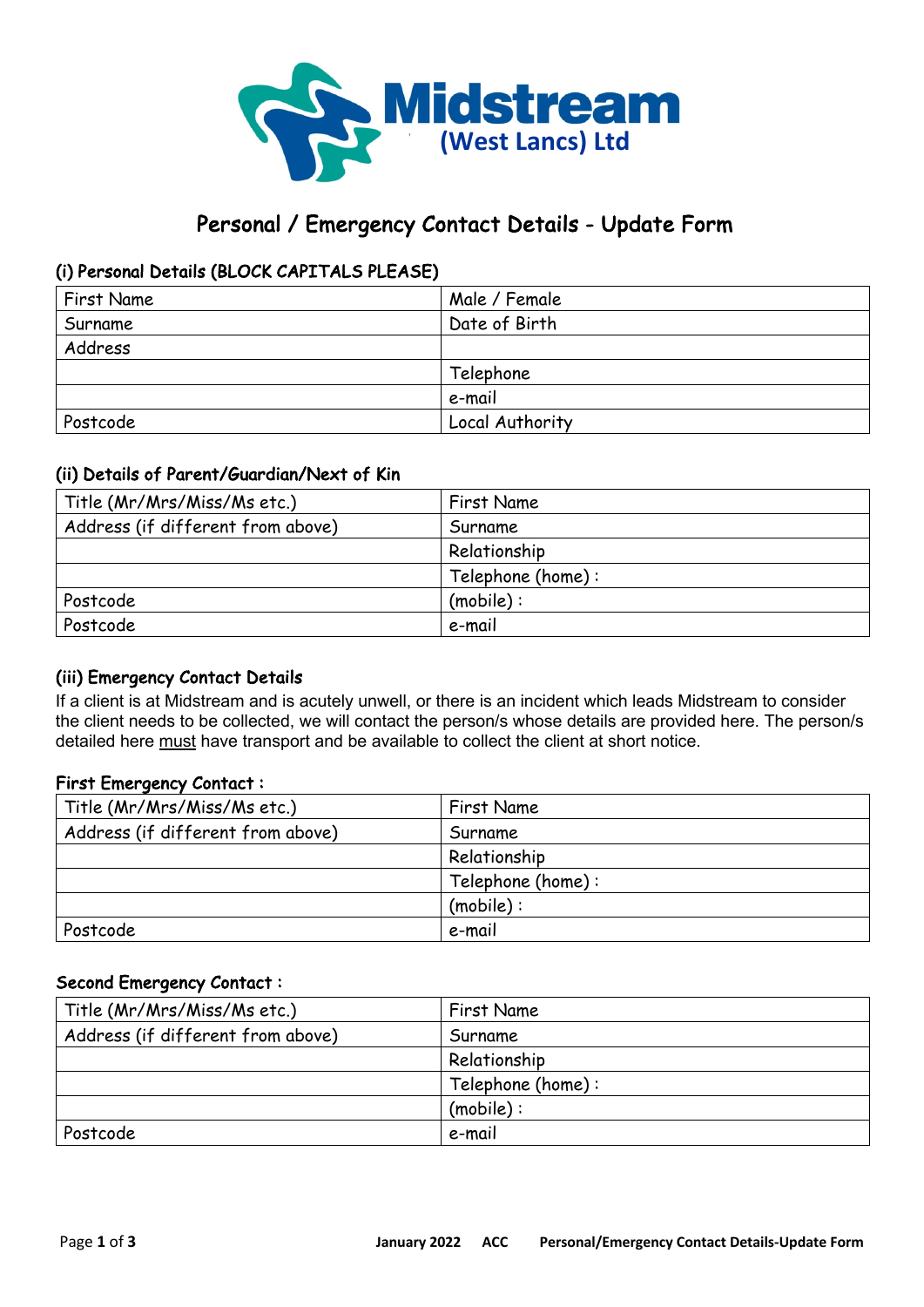## (iv) Data Protection Data Protection

Midstream (West Lancs) Ltd is registered with the Information Commissioner's Office (ICO) Register of Data Controllers. We comply with the Data Protection Regulations (GDPR) 2018. We need the personal information you have supplied on this form for the provision for health/social care or treatment or management of health and social care systems & services on the basis of EU/UK law; and to safeguard, protect and promote the welfare of service users. For the same reasons we may need to discuss/share the information you provide on this form with  $3<sup>rd</sup>$  parties for example; with local & central government offices; health & social care professionals; educational & examining bodies; or professional carers/advocates. Our full privacy policy can be viewed on line www.midstream.org.uk/policies

## Consent

I hereby give permission for Midstream (West Lancs) Ltd to process the data on this form and on any updates, supplements or amendments. Your consent will remain in force until such times that the person to whom this information relates no longer attends Midstream or uses our services.

Client Name Signature Date

 $\overline{\phantom{a}}$ 

|  | Signature |  |
|--|-----------|--|
|  |           |  |

(BLOCK CAPITALS PLEASE) Parent / Guardian / Legal Carer (please indicate)

## (v) Photographs and Films

On occasions we have photographs taken or films produced which may be used in press releases, publications, websites or in social media of our own or of our external partners ; such as the employers we work with or other community organisations we engage with.

I hereby give / I do not give (please cross out one that does not apply) my consent for photographs & films to be used containing the image of the client named in section (i)

| Signature | Date |
|-----------|------|
|           |      |

## (vi) Participating in Off-Site Visits / Working Off-Site

From time to time it will be necessary to arrange visits or work away from the Midstream site. This will involve transportation and supervision by Midstream's staff.

I hereby give / I do not give (please cross out the one that does not apply) my consent for the client named in section (i) to participate in off-site visits or work off-site.

Signature